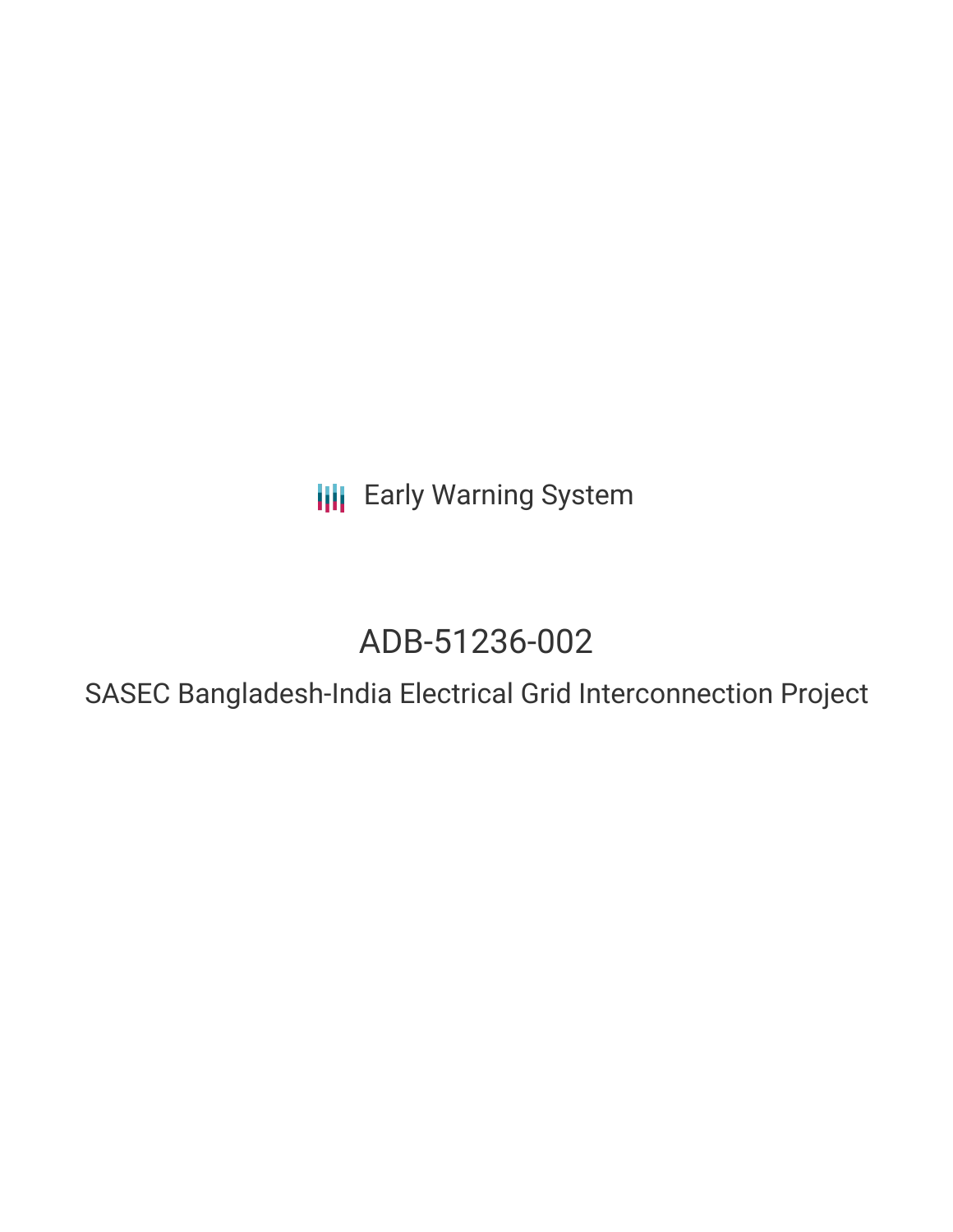

### **Quick Facts**

| <b>Countries</b>               | Bangladesh                   |
|--------------------------------|------------------------------|
| <b>Financial Institutions</b>  | Asian Development Bank (ADB) |
| <b>Status</b>                  | Approved                     |
| <b>Bank Risk Rating</b>        | U                            |
| <b>Voting Date</b>             | 2017-12-12                   |
| <b>Borrower</b>                | Government of Bangladesh     |
| <b>Sectors</b>                 | Energy                       |
| <b>Investment Type(s)</b>      | <b>Advisory Services</b>     |
| <b>Investment Amount (USD)</b> | $$0.23$ million              |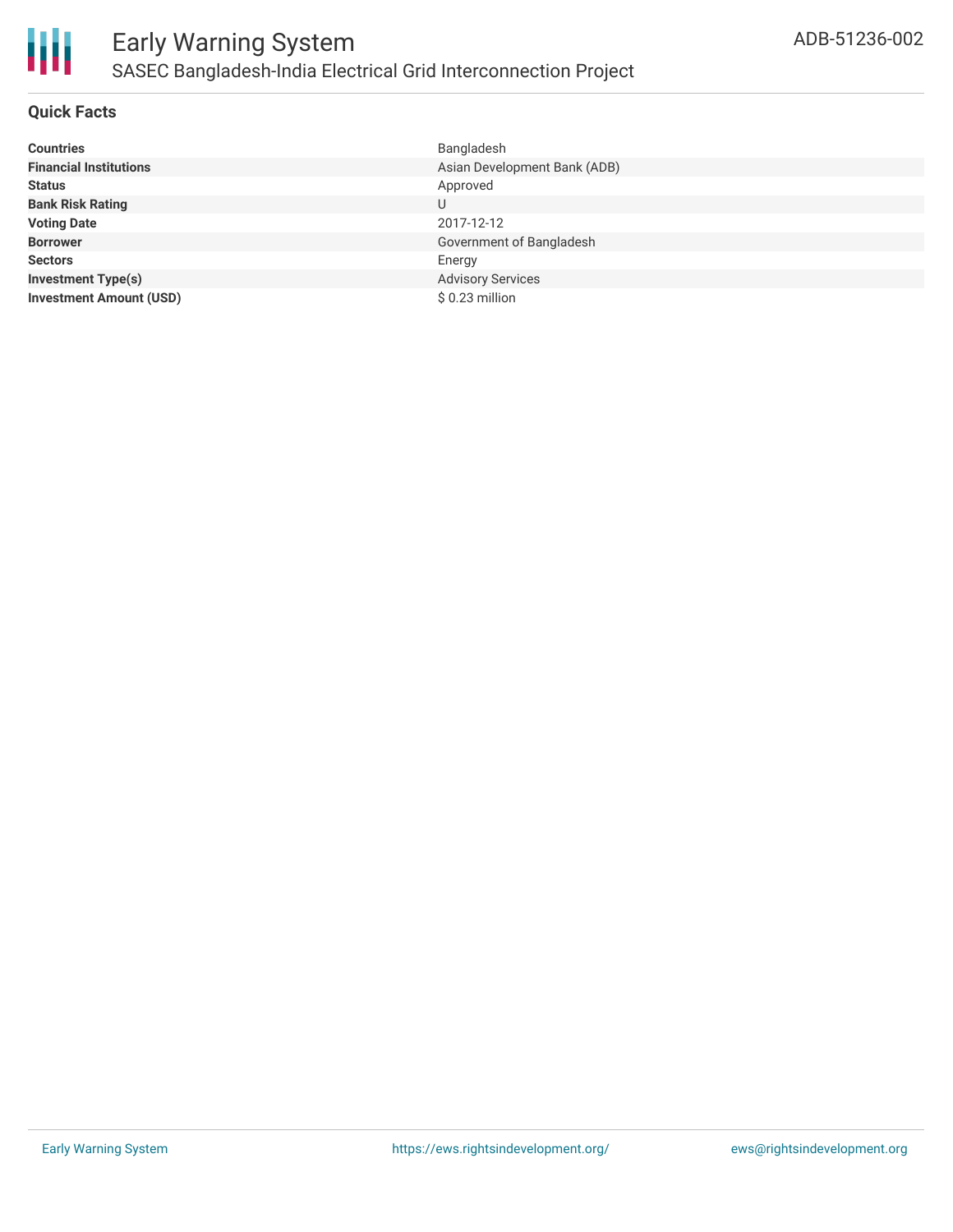

# **Project Description**

According to ADB website, the project aims to support on cross border trading of power between India and Bangladesh for existing and planned interconnections.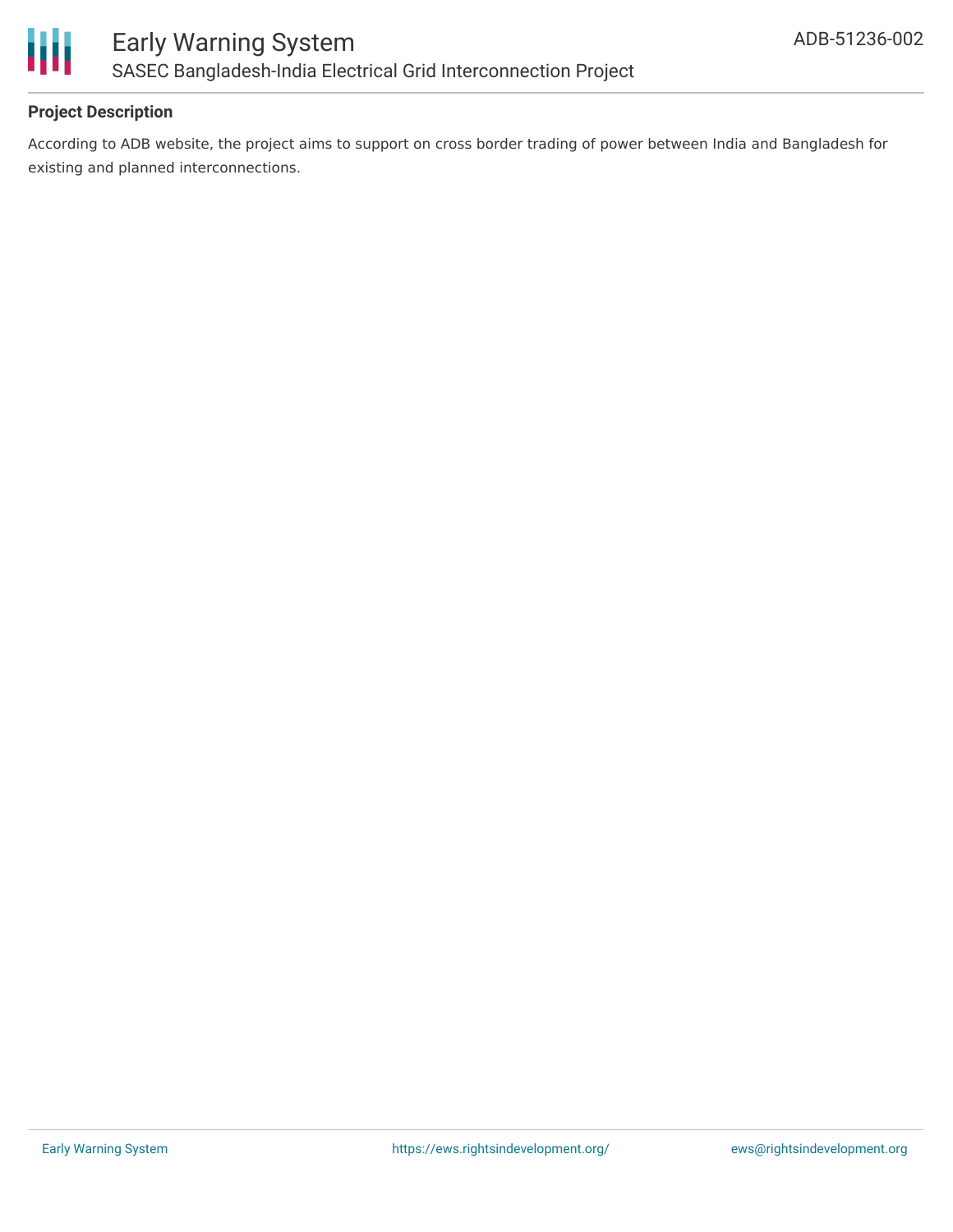

# Early Warning System SASEC Bangladesh-India Electrical Grid Interconnection Project

## **Investment Description**

Asian Development Bank (ADB)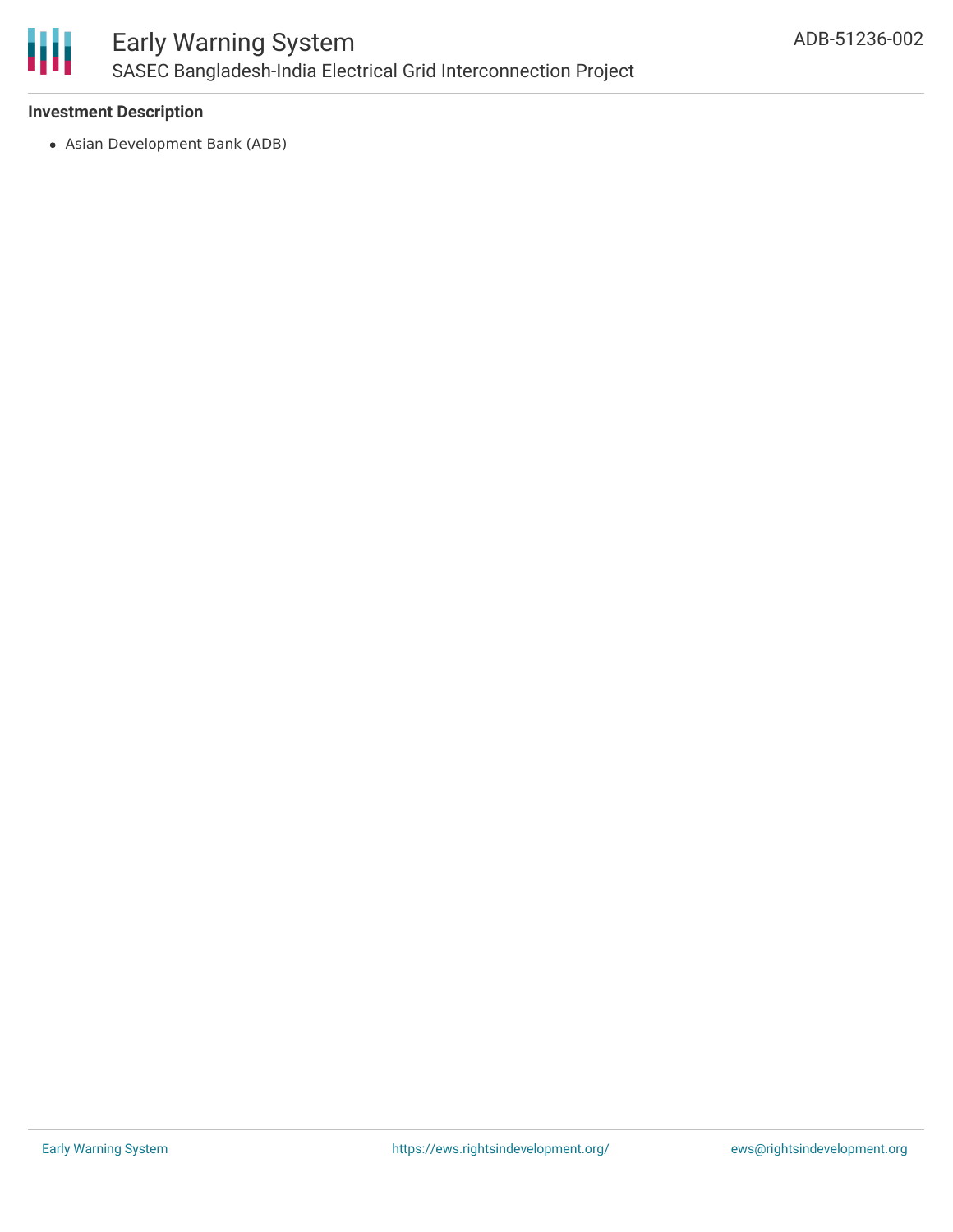#### **Contact Information**

Responsible ADB Officer George, Len V. Responsible ADB Department South Asia Department Responsible ADB Division Energy Division, SARD

#### **ACCOUNTABILITY MECHANISM OF ADB**

The Accountability Mechanism is an independent complaint mechanism and fact-finding body for people who believe they are likely to be, or have been, adversely affected by an Asian Development Bank-financed project. If you submit a complaint to the Accountability Mechanism, they may investigate to assess whether the Asian Development Bank is following its own policies and procedures for preventing harm to people or the environment. You can learn more about the Accountability Mechanism and how to file a complaint at: http://www.adb.org/site/accountability-mechanism/main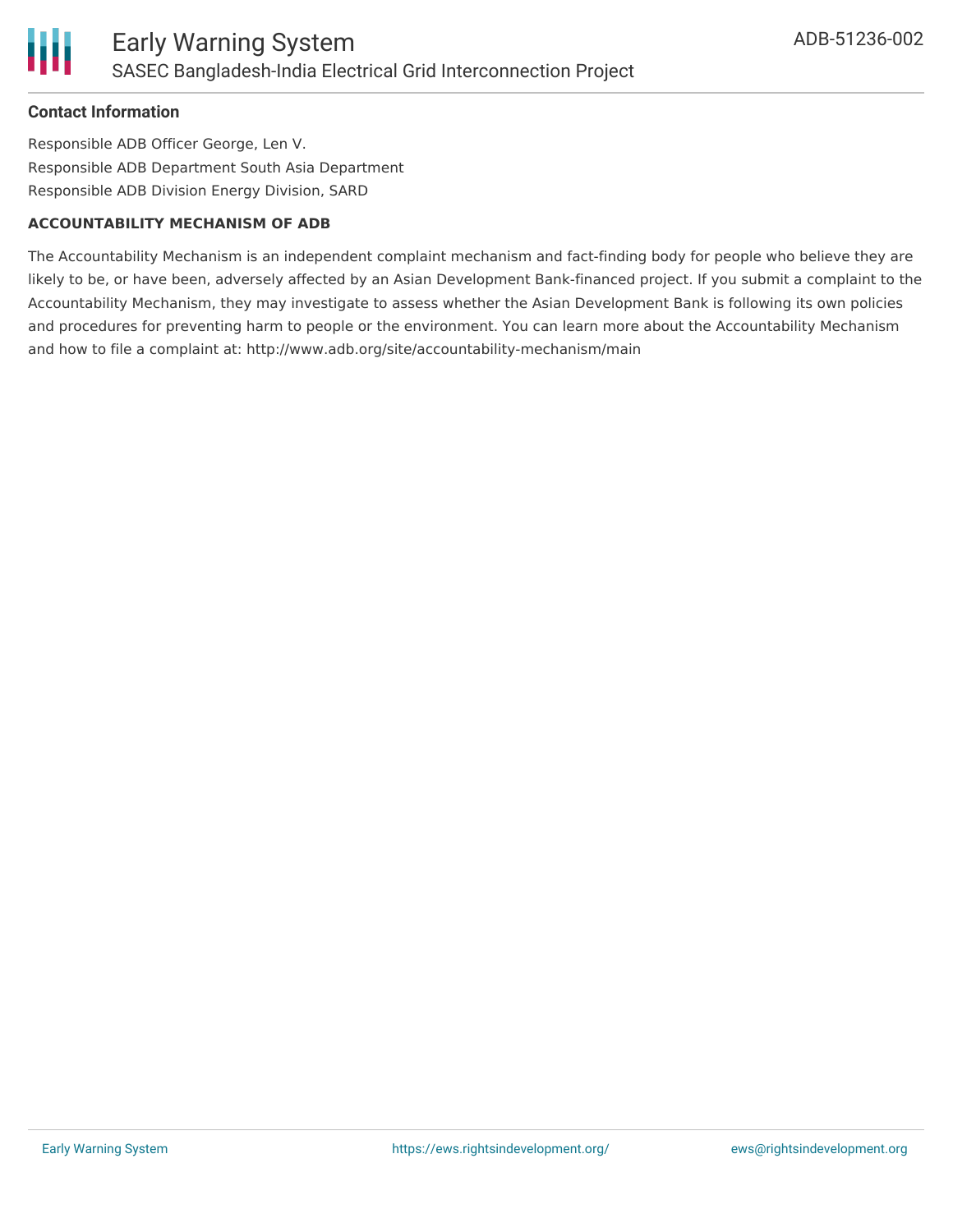

# Early Warning System

SASEC Bangladesh-India Electrical Grid Interconnection Project

### **Bank Documents**

- Project [Disclosure](https://ewsdata.rightsindevelopment.org/files/documents/02/ADB-51236-002.pdf) PDF [\[Original](https://www.adb.org/printpdf/projects/51236-002/main) Source]
- SASEC [Bangladesh-India](https://ewsdata.rightsindevelopment.org/files/documents/02/ADB-51236-002_AB7kHmK.pdf) Electrical Grid Interconnection Project: Project Data Sheet (Bangla translati [\[Original](https://www.adb.org/bn/projects/documents/ban-51236-002-pds) Source]